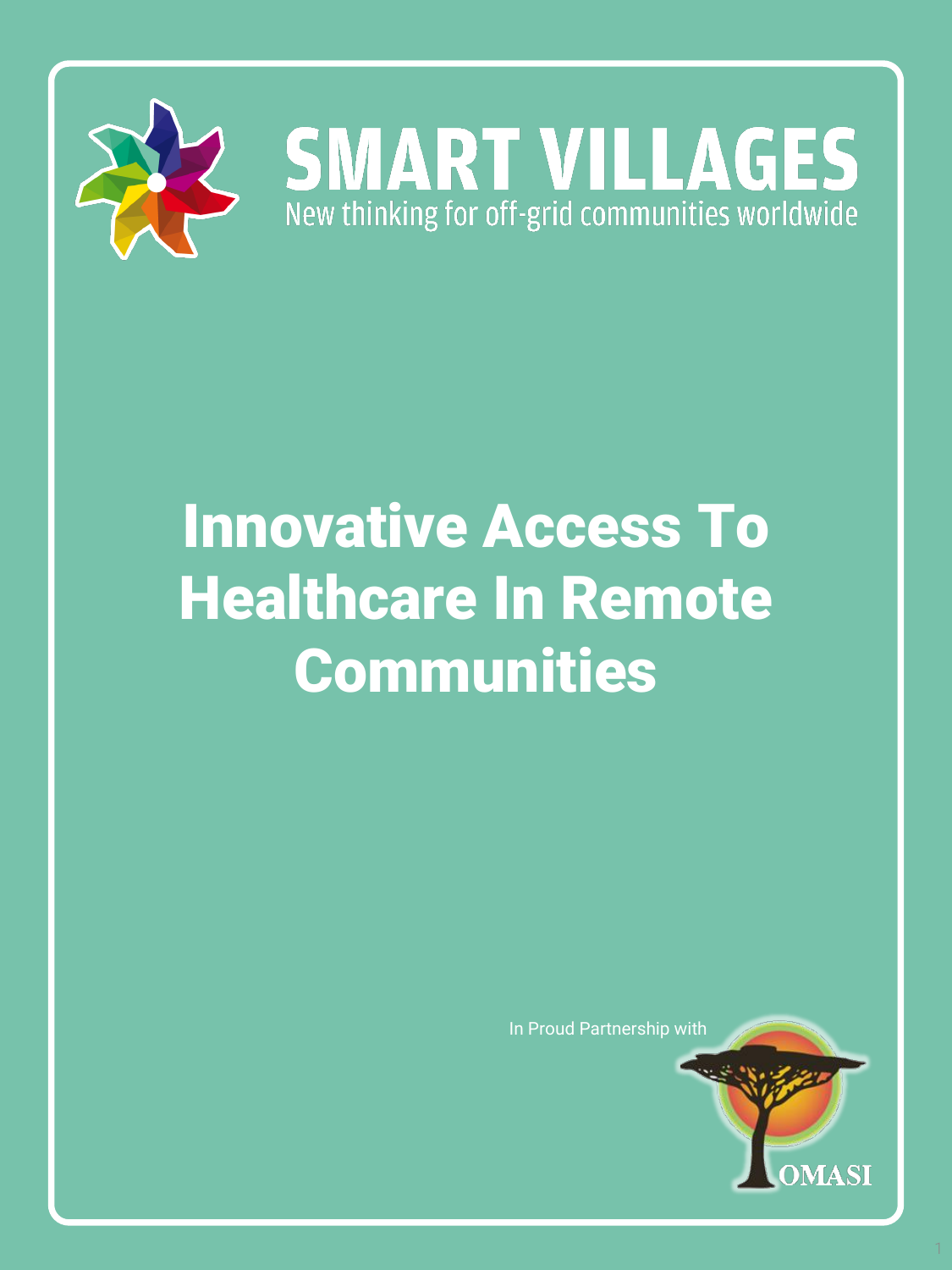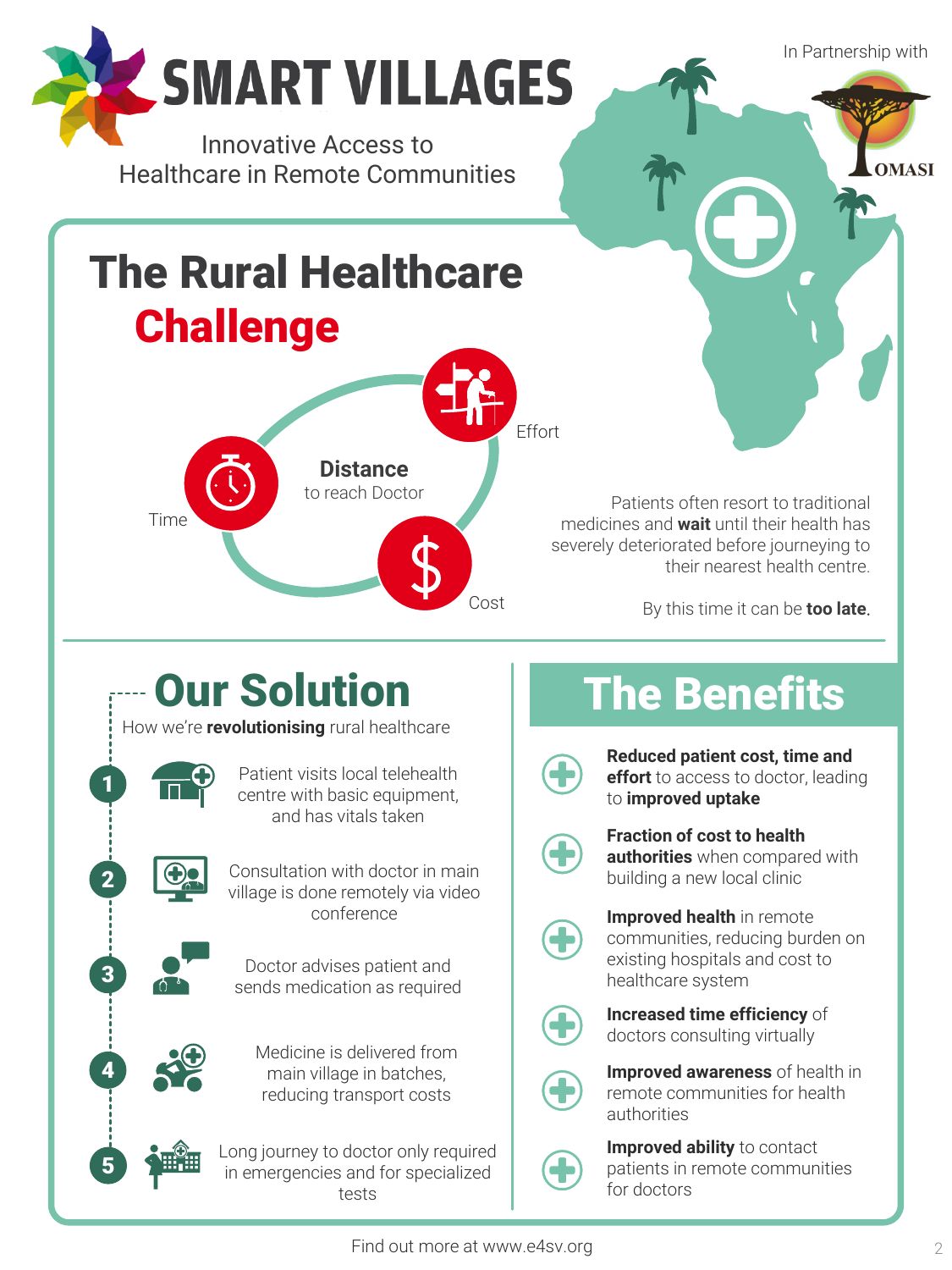In Partnership with

**OMASI** 



Innovative Access to Healthcare in Remote Communities

# Achievements

#### Extensive **Community Engagement** to verify **Healthcare Needs and Priorities**

- 11 research activity types in 4 rural communities with 200+ participants
- Support from rural and city Tanzanian public doctors, International Health NGO CACHA, and Tanzanian district health officials

#### Preliminary **Remote Consultations**:

4

- Validated feasibility of treating patients over video conference by local doctor in 2 rural dispensaries
- Positive feedback from trial patients and local doctor

#### **Four Remote Health Clinics** in two off-grid villages:

- >50 patients, aged 1 to 78, treated via videoconference to nearest health centre
- Patient vitals taken by trained operators prior to consultation
- 65% of patients received medication, delivered in batches via motorbike, reducing costs
- 23% of patients required a follow-up in-person appointment, knowing the journey was necessary
- 100% of patients saved time and money on transport, and said they would be happy to pay for a remote consultation service in future.

**Patient and doctor feedback was overwhelmingly positive. All requested the service be made more widely available and permanent.**

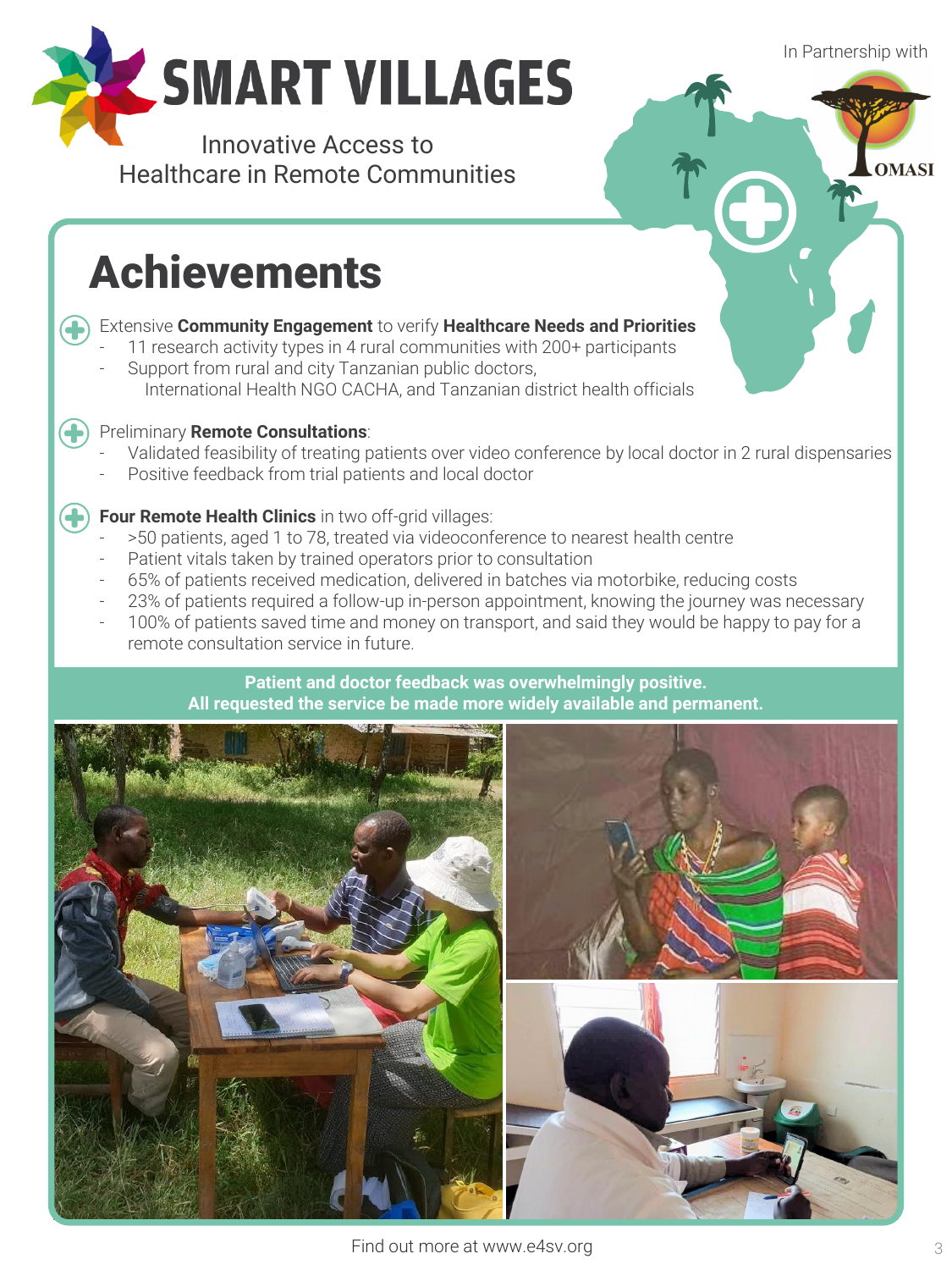In Partnership with

**OMASI** 

一个



Innovative Access to Healthcare in Remote Communities

### Where next?

On the path to **large scale adoption**

There is an urgent need for a remote healthcare system with widespread adoption.

To build a strong evidence base supporting our approach, we are planning longterm trials in multiple off-grid communities:

- Understand effect on demand for existing healthcare system
- Validate improved health quality in target communities
- **Develop qualification for remote clinic operators and train local operators**
- **Develop financial model to present to health authorities for large-scale roll-out**
- Refine software used, for video conferencing, patient data transfer, and medicine supply tracking
- **Trial alternate technologies for 'offline' communities without internet or signal**
- Partner with additional private/public local doctors/nurses, health NGOs, and health authorities

We are working with local partners OMASI in Northern Tanzania, to validate this approach through longer term trials, and to develop a business model to make large scale adoption more sustainable in remote communities across Sub-Saharan Africa.